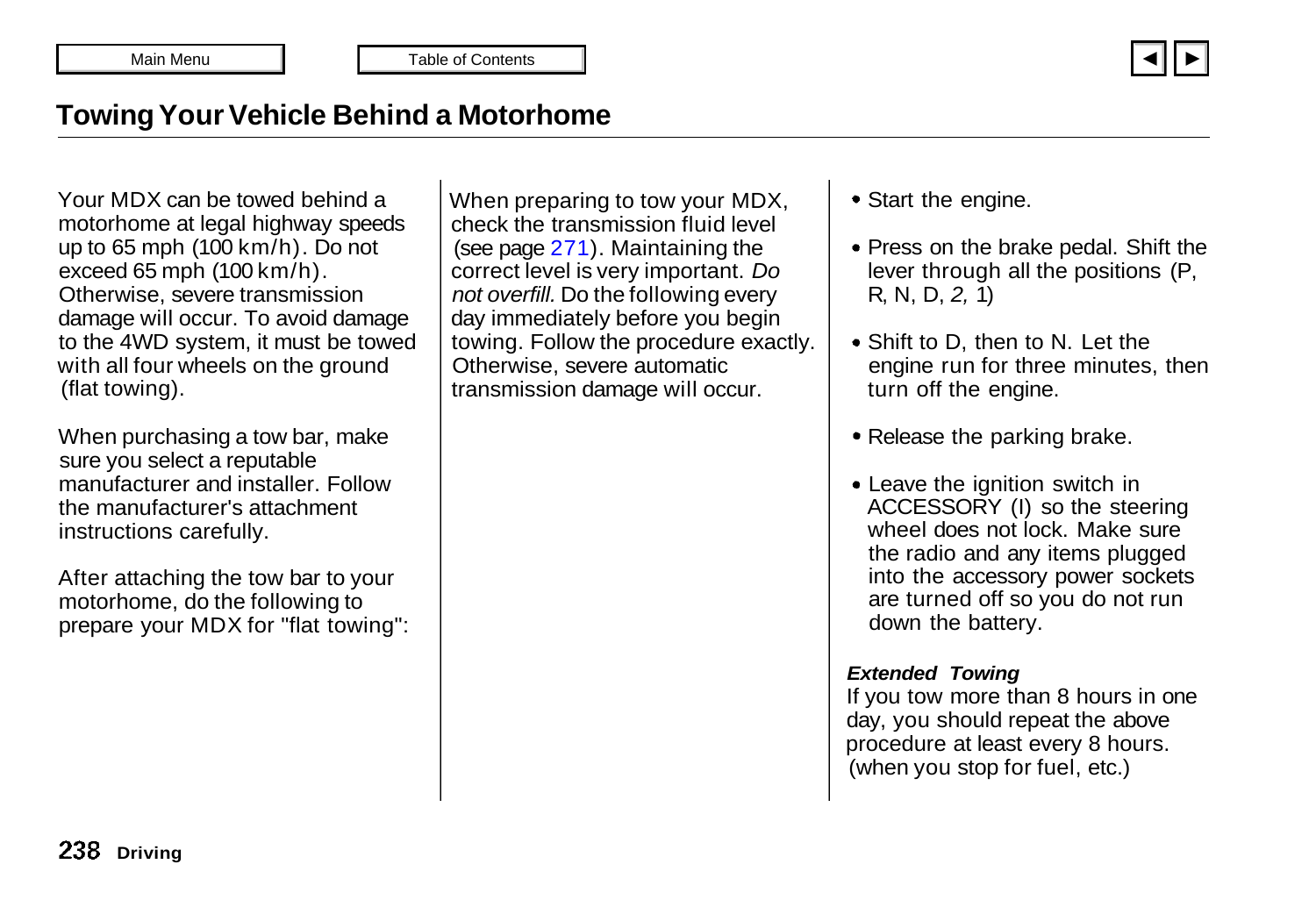

# **Towing Your Vehicle Behind a Motorhome**

# <span id="page-1-0"></span>**NOTICE**

*The steering system can be damaged if the steering wheel is locked. Leave the ignition switch in Accessory (I), and make sure the steering wheel turns freely before you begin towing.*

# **NOTICE**

*Improper towing preparation will damage the transmission. Follow the above procedure exactly. If YOU cannot shift the transmission or start the engine, your vehicle must be transported on a flat-bed or trailer.*

Replace the transmission fluid every two years or 30,000 miles (48,000 km), whichever comes first.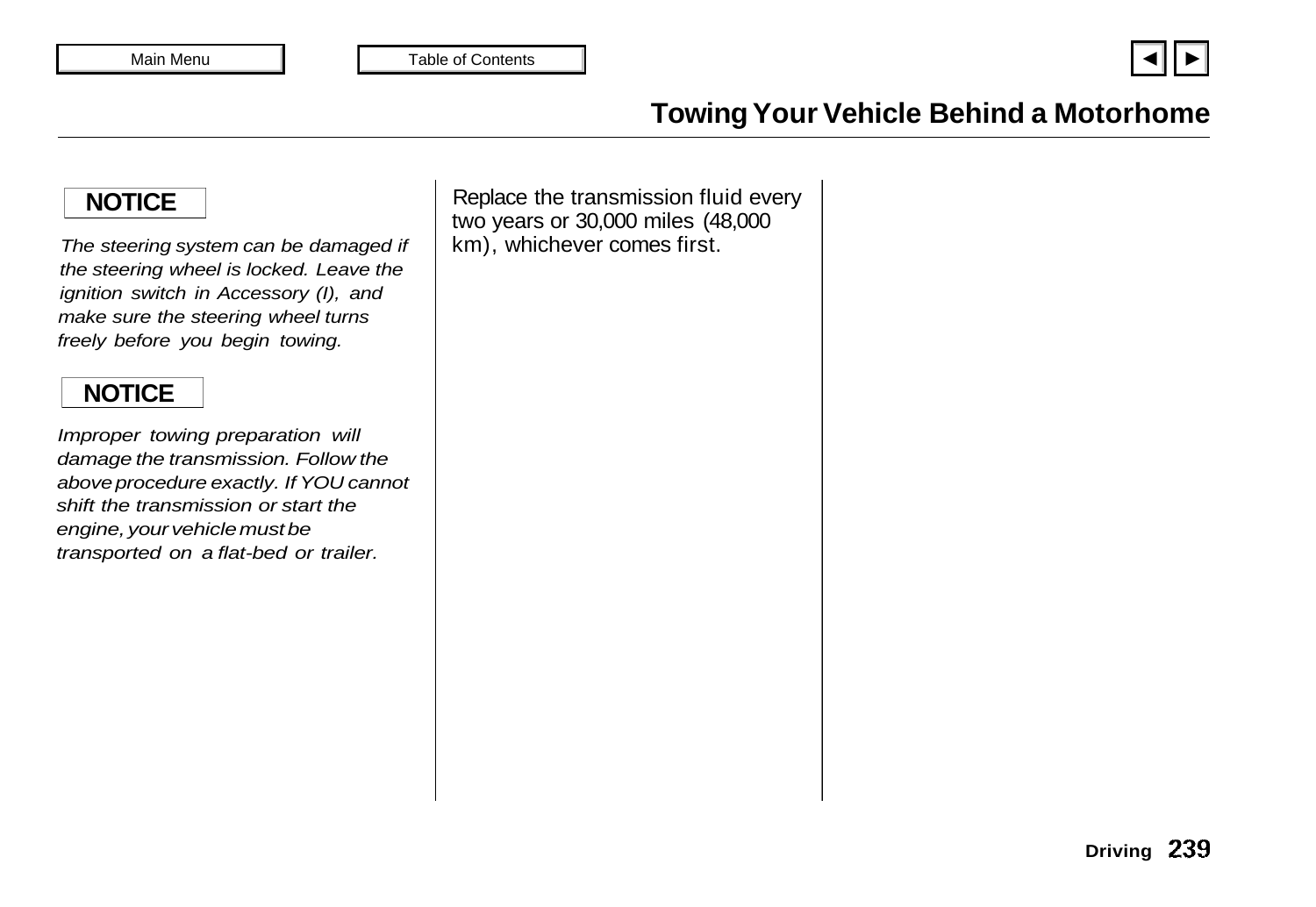

# <span id="page-2-0"></span>**Off-Highway Guidelines**

#### **General Information**

Your MDX has been designed primarily for use on pavement. But its higher ground clearance and new four-wheel drive VTM-4 system allow you to occasionally travel on unpaved roads, to campgrounds, picnic sites, and similar locations. It is not designed for trailblazing, mountain climbing, or other challenging off-road activities.

If you decide to drive on unpaved roads, you will find that it requires somewhat different driving skills. Your MDX will also handle somewhat differently than it does on pavement. So be sure to read this owner's manual, pay special attention to the precautions and tips in this section, and get acquainted with your vehicle before you leave the pavement.

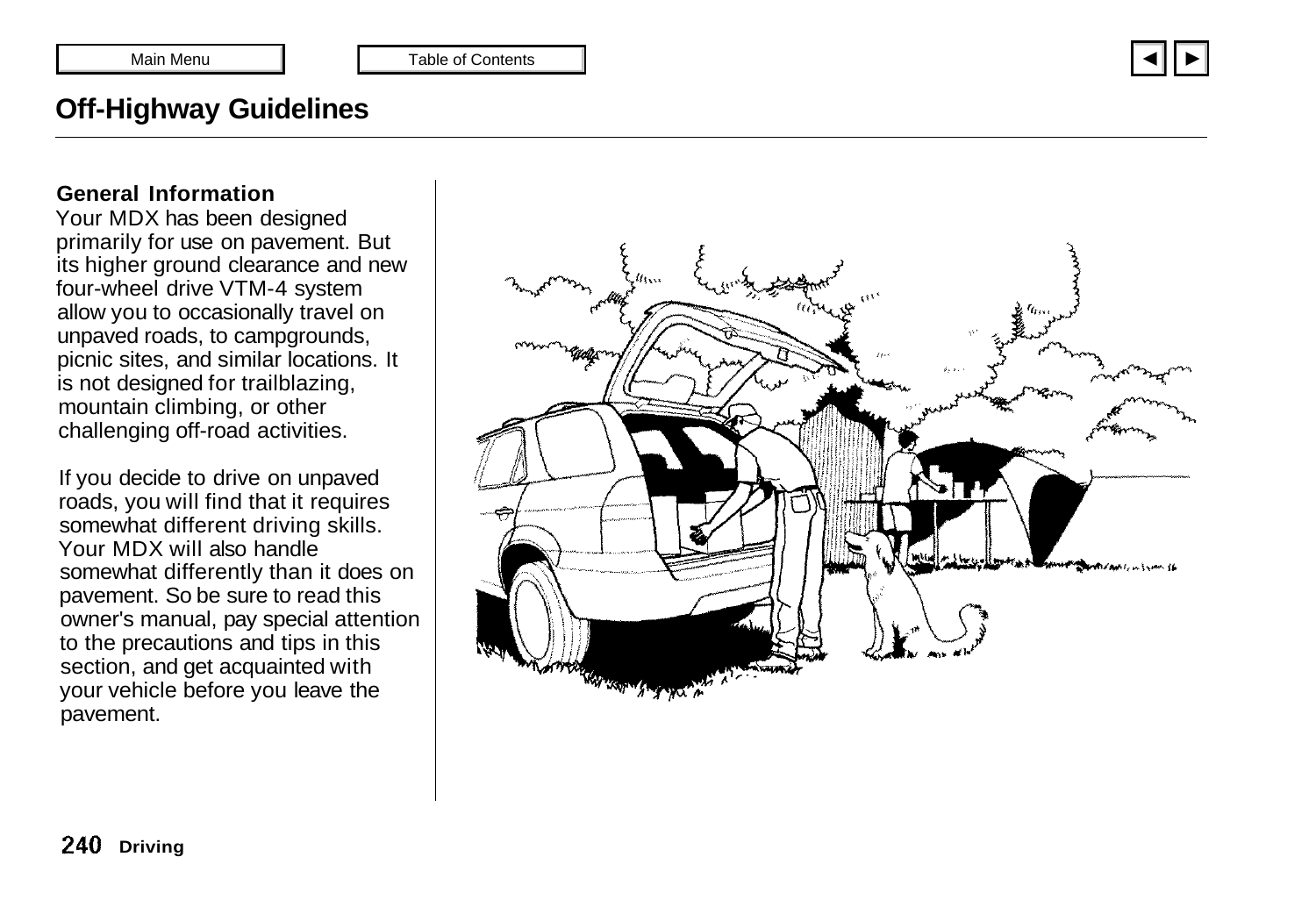#### **Off-Highway Guidelines**  $\overline{\phantom{a}}$  of others, and the safety of others, and the safety of others, and the safety of others, and the safety of others, and the safety of others, and the safety of others, and the safety of others, and the safety o You will find this important safety information in a variety of forms,

#### **Important Safety Precautions**

Remember that your MDX has higher ground clearance and a higher center of gravity than passenger vehicles designed for use only on pavement. This means your vehicle can more easily tip or roll over if you make abrupt turns or drive on slopes.

Utility vehicles have a significantly higher rollover rate than other types of vehicles. To avoid loss of control or rollover, be sure to follow all recommendations and precautions on page [208](#page-0-0) and in this section.

Seat belts are just as important offroad as on paved roads. Wherever you drive, make sure you and your passengers always wear seat belts. If children or infants are along for the ride, see that they are properly secured. In a rollover crash, an unbelted person is more likely to die than a person wearing a seat belt.

### A WARNING

Improperly operating this vehicle on or off-pavement can cause an accident or rollover in which you and your passengers could be seriously injured or killed.

- Follow all instructions and guidelines in the owner's manual.
- Keep your speed low and don't drive faster than conditions permit.

On many unpaved roads, you won't find lane markers, traffic signals, or signs to warn you of possible trouble ahead. It's up to you to continually assess the situation and drive within limits.

The route presents limits (some roads are too steep and bumpy for | example). You have limits (in driving  $\begin{array}{c} \hline \text{ } \end{array}$  skills and comfort). And your vehicle also has limits (traction, stability, and provided operating procedures and  $\mathsf{p}\in\mathsf{p}$  power, for instance). responsibility in the ro These signal words mean:

Driving off-highway can be  $\vert \ \vert$  hazardous if you fail to recognize limits and take proper precautions. | For example, you can have an  $\vert\,\,\vert$  accident or rollover during  $\vert\,\,\vert$  maneuvers such as turning, driving  $|\hspace{0.1cm}|$  on hills, or over large obstacles. this manual. This information alerts  $\vert$   $\vert$  Driving off-highway can be

Be sure to store cargo properly, and do not exceed your MDX's cargo load limits (see pages [204](#page-10-0) and [226\)](#page-2-0). use your own good judgement. **Safety Headings**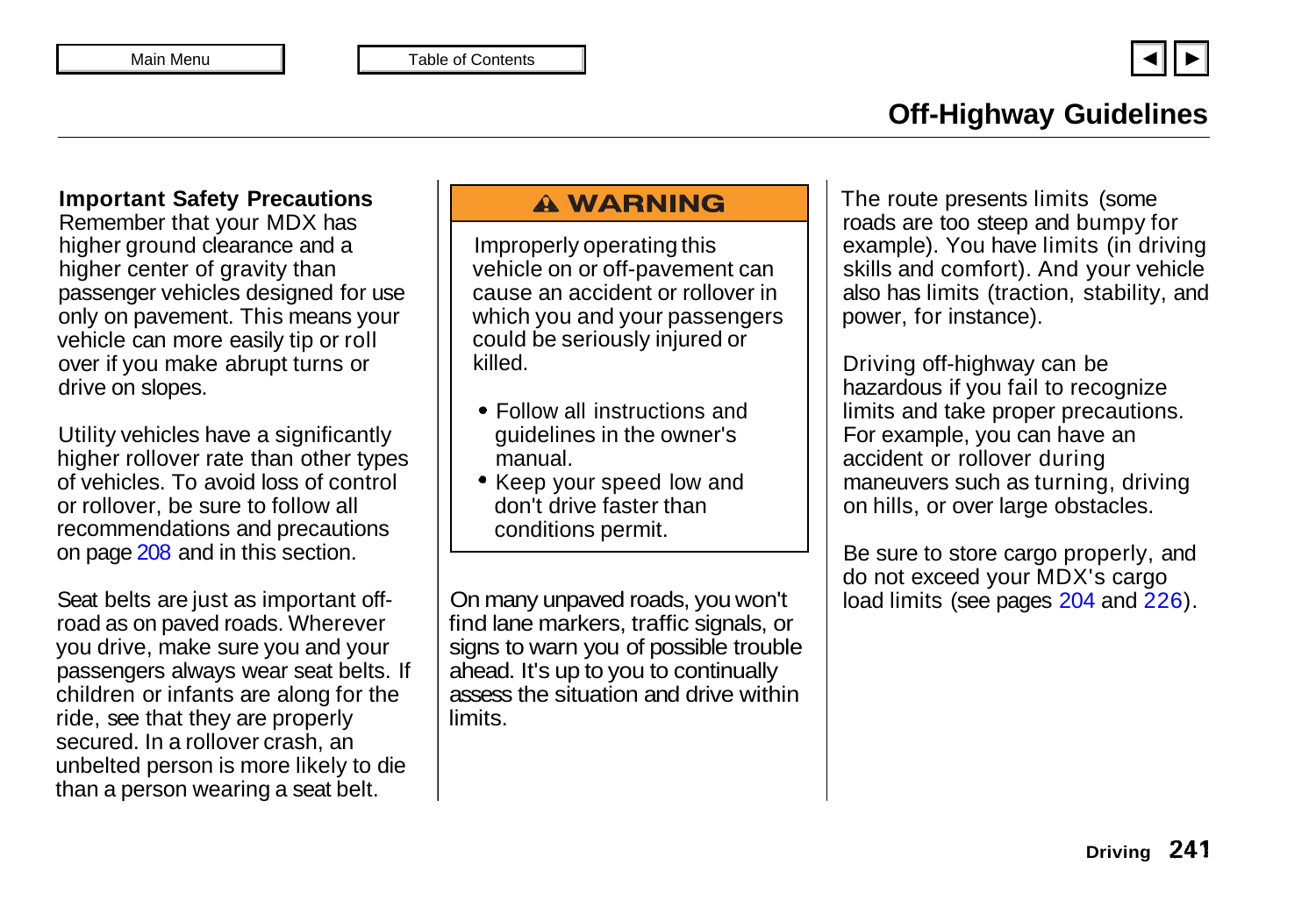# **Off-Highway Guidelines**

#### **Driving Tips**

The following pages contain practical tips on basic off-highway operation.

#### *Check Out Your Vehicle*

Driving off-highway can be hard on a vehicle. Before you leave the pavement, be sure all scheduled maintenance and service has been done, and that you have inspected your vehicle. Pay special attention to the condition of the tires, and use a gauge to check the tire pressures.

After you return to the pavement, carefully inspect your vehicle to make sure there is no damage that could make driving it unsafe. Check the tires for damage and for proper pressure.

#### *Controlling Speed*

Off-highway, the general rule is to keep your speed low. Of course, you'll need enough speed to keep moving forward. But at higher speeds, you have less time to assess conditions and make good decisions. There's also a greater chance of sliding if you brake or turn too quickly on wet soil, gravel, or ice. In any situation, never go faster than conditions allow.

#### *Accelerating and Braking*

For better traction on all surfaces, accelerate slowly and gradually build up speed. If you try to start too fast on wet soil, mud, snow, or ice, you might not have enough traction to get underway. You may even dig yourself into a hole. Starting with the shift lever in second gear (2) will help get you to a smooth start on snow and ice.

Generally, the best off-pavement braking technique is to gently depress the brake pedal, then increase pressure as more braking is needed. Avoid hard braking. Keep in mind that you will usually need more time and distance to brake to a stop on unpaved surfaces.

If you need to brake hard because of an emergency, apply steady, even pressure to the brake pedal. Do not pump the brakes; let the anti-lock braking system pump them for you. If you pump the brakes, the anti-lock cannot work as efficiently, and your stopping distance may be increased.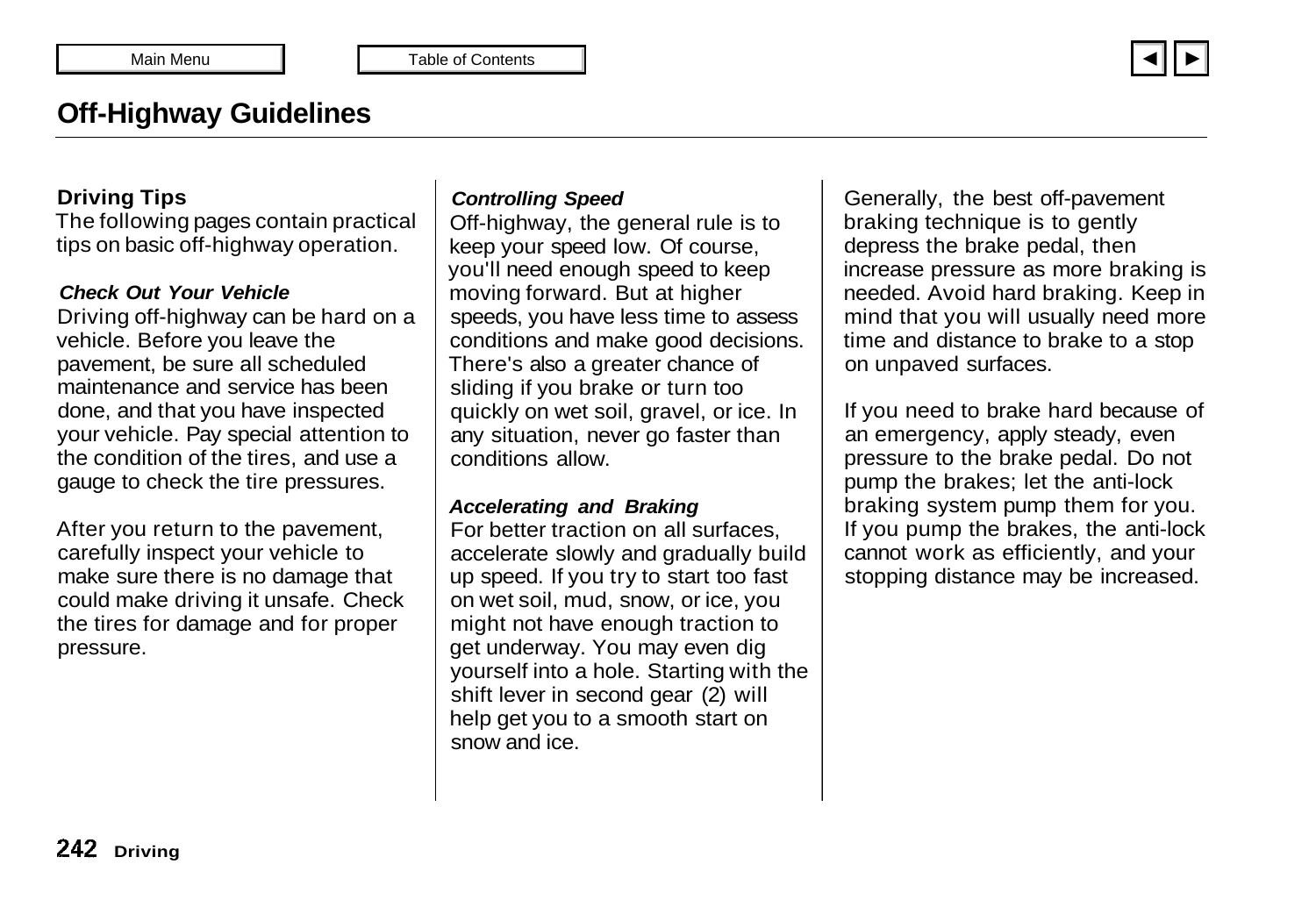Test your brakes from time to time to make sure they are operating properly. This will also give you a feel for how much traction you have on a given surface.

#### *Turning*

Off-highway, the basic turning technique is to drive at low speed and gradually adjust the amount of steering to suit the surface.

You should have no problem making sharp turns at low speed on level ground. But never make an abrupt turn at higher speeds, on or off pavement. With a higher center of gravity, your vehicle can more easily tip or roll over.

### **Driving on Slopes**

Before driving up or down a hill, stop and assess the situation. If you can't clearly see all road conditions (good traction, no bumps, holes or other obstacles, a safe way out, etc.) walk the slope before you drive on it. If you have any doubt about whether you can safely drive on the slope, *don't do it.* Find another route.

If you are driving up a hill and find that you cannot continue (because of the steepness, a large obstacle, etc.), *do not try to turn around.* Your vehicle could roll over. Slowly back down the hill, following the same route you took up the hill.

#### **Avoiding Obstacles**

Bumps, holes, rocks, and other obstacles can be hazardous. Debris in the road can damage your suspension or other components. Even small rocks can cut your tires.

More important, because your vehicle has a high center of gravity, driving over a large obstacle, or allowing a wheel to drop into a deep hole, can cause your vehicle to tip or roll over.

Drive slow enough to observe obstacles ahead and maneuver around them. If you can't avoid a serious obstacle, turn around and look for a better route.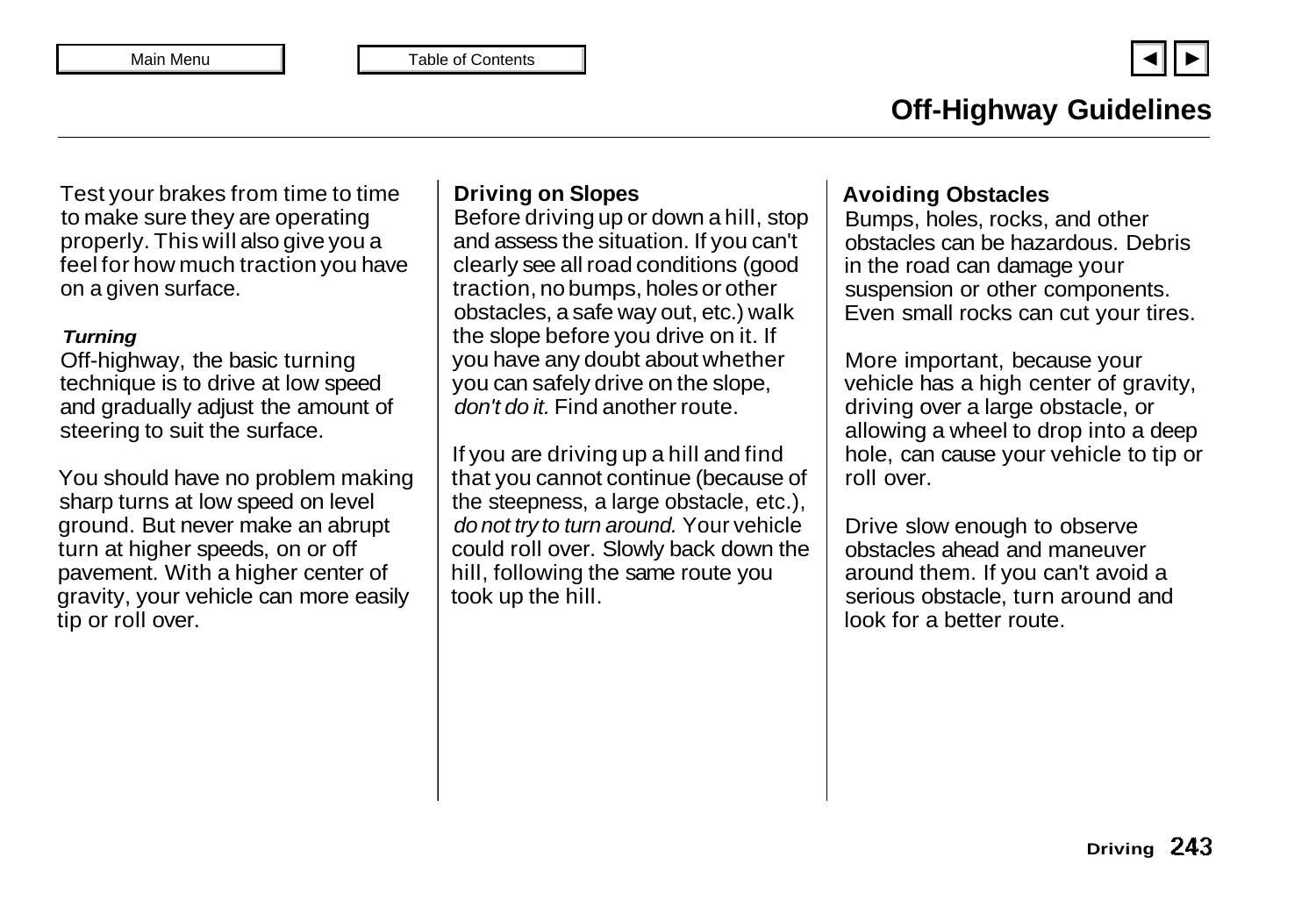

# **Off-Highway Driving Guidelines**

### **Crossing a Stream**



Before driving through water, stop and make sure that:

- The water is never deep enough to cover your wheel hubs, axles or exhaust pipe. You could stall, and not be able to restart the engine. The water could also damage important vehicle components.
- The water is not flowing too fast. Deep rushing water can sweep you downstream. Even very shallow rushing water can wash the ground from under your tires and cause you to lose traction and possibly roll over.
- The banks are sloped so you can drive out.
- The banks and surface under the water provide good traction. The water may hide hazards such as rocks, holes, or mud.

If you decide it's safe to drive through water, choose a suitable speed and engage VTM-4 Lock (see page [217\)](#page-9-0), then proceed without shifting or changing speed. Do not stop the vehicle or shut off the engine while trying to cross a stream. After driving through water, test your brakes. If the brakes got wet, drive slowly while gently pumping the brakes until they operate normally.

If the water is deeper than the wheel hubs, some additional service to the engine, transmission and differential may be required. This service is not covered by your warranties.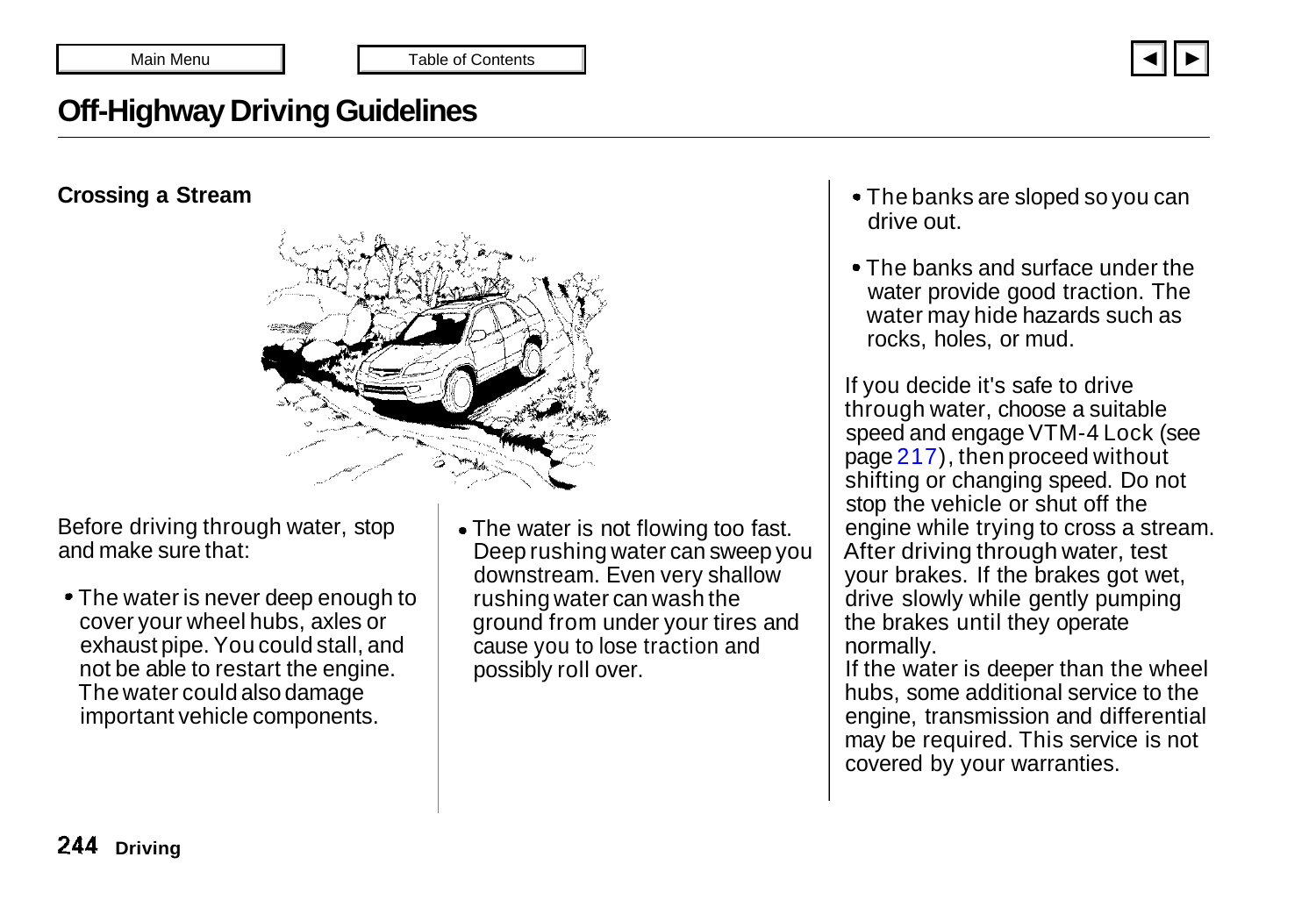# **Off-Highway Driving Guidelines**

### **If You Get Stuck**

If you get stuck, engage the VTM-4 Lock mode (see page 218.). Carefully try to go in the direction (forward or reverse) that you think will give you the best chance of getting unstuck.

Do not spin the tires at high speeds. It will not help you get out and may cause damage to the transmission or the VTM-4 system.

If you are unable to free yourself, you will need to be pulled out by another vehicle. Your MDX is equipped with front and rear tow hooks designed for this purpose.

Use a nylon strap to attach the MDX to the recovery vehicle and carefully take out the slack in the strap. Once the strap is tight, the recovery vehicle should apply force. Remember that the recovery vehicle needs good traction to avoid becoming stuck, too.

You should never use a jack to try getting unstuck. A jack only works on firm, level ground. Also, your vehicle could easily slip off the jack and hurt you or someone else.

# **Towing a Trailer**



You may be able to safely tow a light weight trailer (such as a motorcycle trailer or small tent trailer) off-road if you follow these guidelines:

Do not exceed a trailer weight of 1,000 pounds (including cargo) or a tongue weight of 100 pounds. (Tongue weight should be about 10% of the trailer weight.)

*CONTINUED*